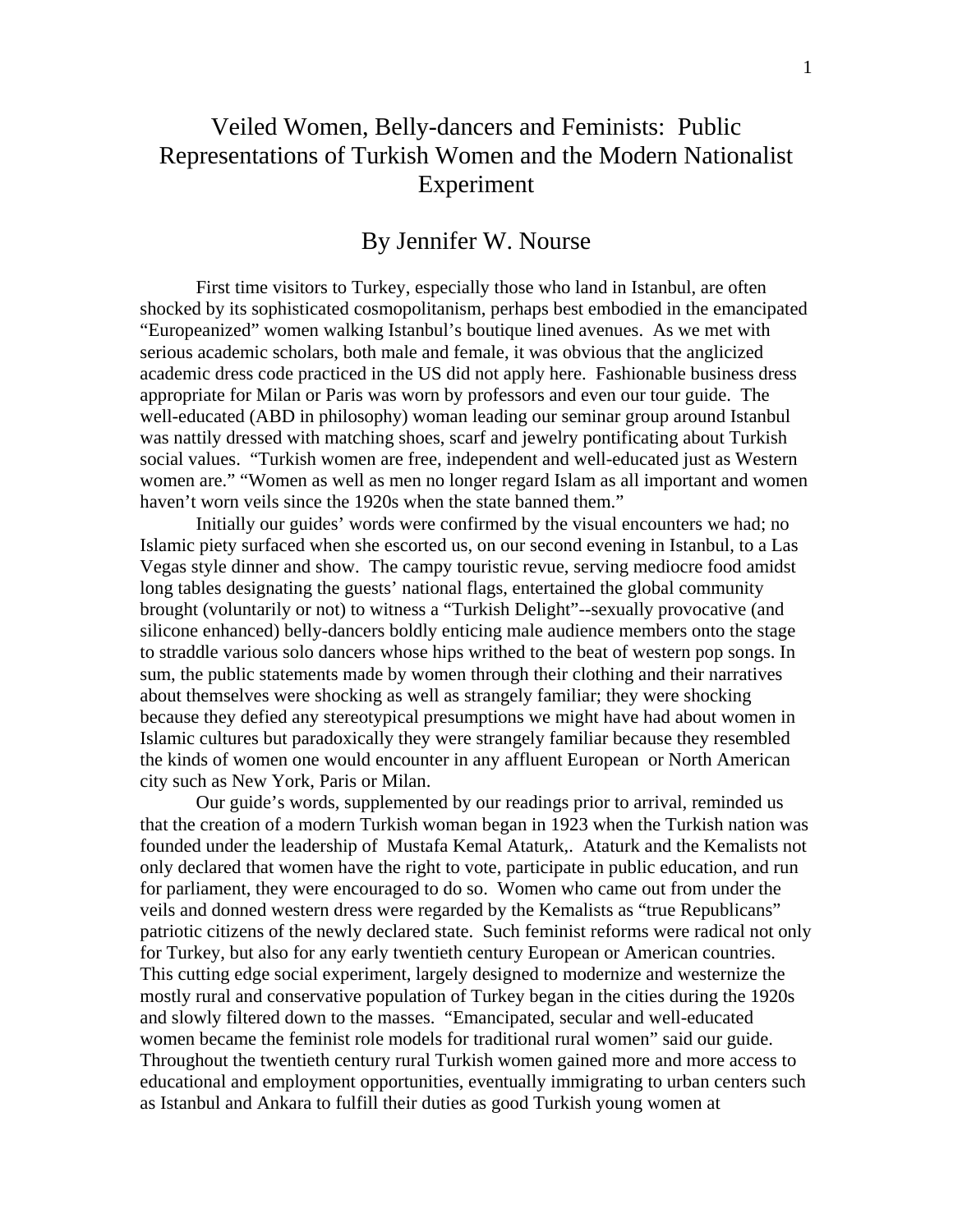Universities and large corporations. "This is all due to Ataturk's 'feminist-minded' reforms", our guide told us. "Once rural women became educated, they were enlightened about westernization and moved to the cities to escape their more restrictive rural homes."

The guides' patriotic claims about the wonders of the Kemalist revolution and the eagerness with which women embraced it were sincerely expressed, but the frequency of such claims uttered by person after person we encountered led me (and others) to question whether or not the assertions were parroted phrases spoken through the lense of a naïve patriot. This is not to deny that we were given empirical evidence to support those claims. From the 1920s through the 1950s only 18% of the Turkish population lived in the cities, but today, the statistics are almost completely reversed. Only 35% of the Turkish population lives in rural areas. "The population of Istanbul alone has grown nearly 10 times in that period to a whopping 14 million people. Despite the massive influx of rural migrants, Istanbul has remained a very European city" (Matthews 2004: 34). Apparently hordes of young, modern youth are leaving their rural homes to embrace a westernized, "modern", urban life. In Istanbul rap music blares from hip boutiques and the streets, cafes and nightclubs teem with young men and women indistinguishable from youth in Paris or New York.

It is in this environment, in Taksim Square in Istanbul, amidst the punked out, the haute coutured and the dreadlocked, that our first sighting occurs; two completely shrouded young women quietly pass us by in full Islamic Burqa, black flowing robes covering all but a small slit for the eyes.<sup>1</sup> I recalled that Turkish elites during Ataturk's time mocked women covered in black, calling them "beetles." Women were encouraged by Ataturk to be symbols of the new state and those who resisted these ideas of social progress were mocked. Though our guide tries to dismiss the presence of such women as "new arrivals to the city from the country. Unlike the majority of Turkish women" I know from our seminar readings that there is an increasing number of young urban Turkish women who have chosen to don the burga or the more loose fitting hijab. I also know that the relationship between secularism and Islam is not as easily dichotomized into an urban/rural, modern/traditional divide. I question whether Kemalist reforms were as deeply ingrained as our guide proclaims. In the rest of this essay, I address these questions by analyzing gendered notions of public dress in contemporary Turkey as these concepts intersect in complex ways with Turkish history, nationalism and religious identity.

## **ATATURK AND THE "FEMINIST" STATE**

1

 To understand how contemporary Turkish women have come to identify themselves through their dress, a brief historical background is needed. The demise of the

<sup>&</sup>lt;sup>1</sup> Women's dress in Islamic culture is based on a principle of female modesty. Customs of the time, place, and social class of the woman influence what she might wear. Some options include hijab -- or modest, loose clothing and a scarf over the head and under the chin -- and burqa or burka, a more complete covering of the head, face and body. It is more common to see women in **hijab**, loose clothing topped by a type of scarf worn around the head and under the chin. Women don't share a common style nor have the same reasons for wearing hijab. For many it reflects the belief that they are following God's commandments, are dressing according to "the correct standard of modesty," or simply are wearing the type of traditional clothes they feel comfortable in. Women were encouraged to be symbols of the new state. Those who resisted these ideas of social progress were mocked.. (Women in the Muslim World, p. 2).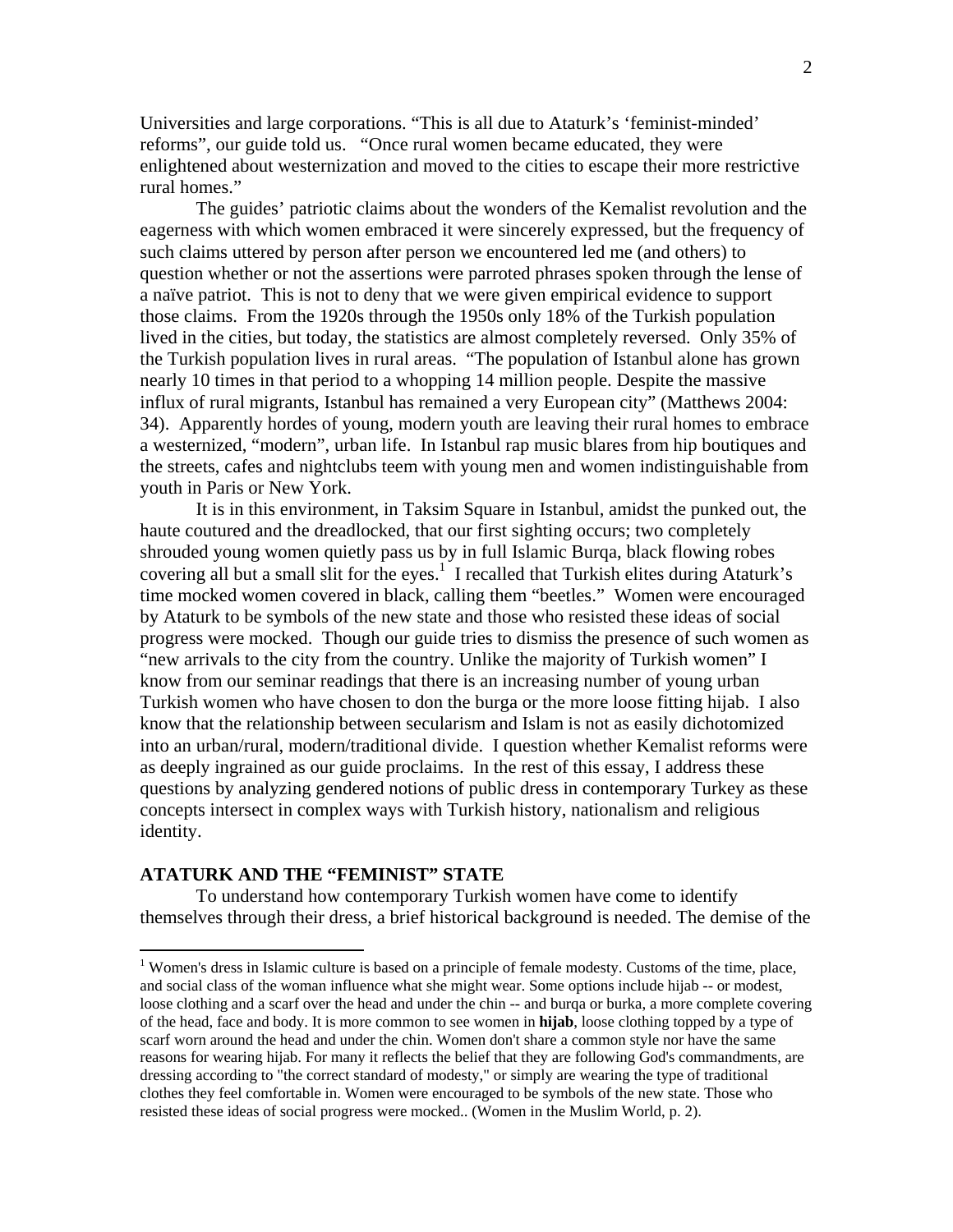600 year dominance of the Ottoman Empire after World War I created a vacuum of power in which Ataturk was able to create what some scholars call a "feminist" state,"a male-dominated state that made women's equality in the public sphere a national policy."2 Mustafa Kemal Ataturk denounced the veil as demeaning and a hindrance to a civilized nation. But he did not outlaw it. Women were encouraged to be symbols of the new state through their manner of modern dress. By encouraging women to unveil, follow fashion, and to enter universities and professions, (running for parliament or piloting airplanes), Ataturk,as a charismatic leader and founder of the republic, set the standard for how a small group of urban, middle-class citizens should value women. Concommitantly, Ataturk declared the Turkish state secular and asked this small group of urban elite to renounce their public expression of religious identity. By forbidding men from wearing the Ottoman fez and women from wearing traditional veils, Ataturk used public dress as the means to declare oneself a citizen of a modern and secular nationstate.

Official state rhetoric espoused by tour guides such as our own portray women in urban centers' transition from Ottoman servitude to powerful emancipation as a radical but welcomed shift. Recent studies, however, indicate the so-called emancipated Turkish women sacrificed certain freedoms to become the state's role models. "Since the new Republican woman represented the modern, secular, Westernized state, she was expected to behave and dress in what the state defined as a modern, Western manner." (White 2003: 146). "Women who felt that their religious beliefs required them to dress modestly and cover their heads, and women who kept to older customs—like sitting on cushions and eating at low trays instead of sitting on chairs at a table—were not accepted into this Republican sisterhood and were alternately reviled as the uncivilized primitive or romanticized as the "noble peasant. Since poverty and rural origin hindered women from "obeying" the injunction to leave their homes, become educated, and contribute to the Republic's professional life, social class and urban/rural differences were, from the beginning implicit in the differentiation of the Republican woman from the "reactionary" woman. The ideal Republican woman was a "citizen woman," urban and urbane, socially progressive, but also uncomplaining and dutiful at home. Modernity, as defined by the Turkish state, included marriage and children as a national duty for women. Marriage was to be companionate, rather than contractual and segregated, and children were to be raised "scientifically" by mothers educated in the latest childrearing and household techniques from the West. Beyond that, state feminism did not concern itself with what happened behind the closed doors of the home. The welfare and duties of women were discussed almost exclusively as attributes of the national ideal. It is only in recent decades that the state feminist project has been challenged by women with alternative views of what it means to participate in a modern society and by feminists who believe that women should be empowered as individuals, not just as a class. (White 146-147) .

 Moreover, in the countryside, the reforms were less readily accepted. When such reforms were implemented by the Republican state for the Turkish citizenry at large, a

 $\overline{a}$ 

 $2^2$  There is much debate about whether or not a feminist state was actually created by Ataturk. For this discussion see Arat, Yesim 1997. "The Project of Modernity and Women in Turkey." In *Rethinking Modernity and National Identity in Turkey*, Sibel Bozdogen and Resat Kasaba, eds., 95-112. Seattle: University of Washington Press.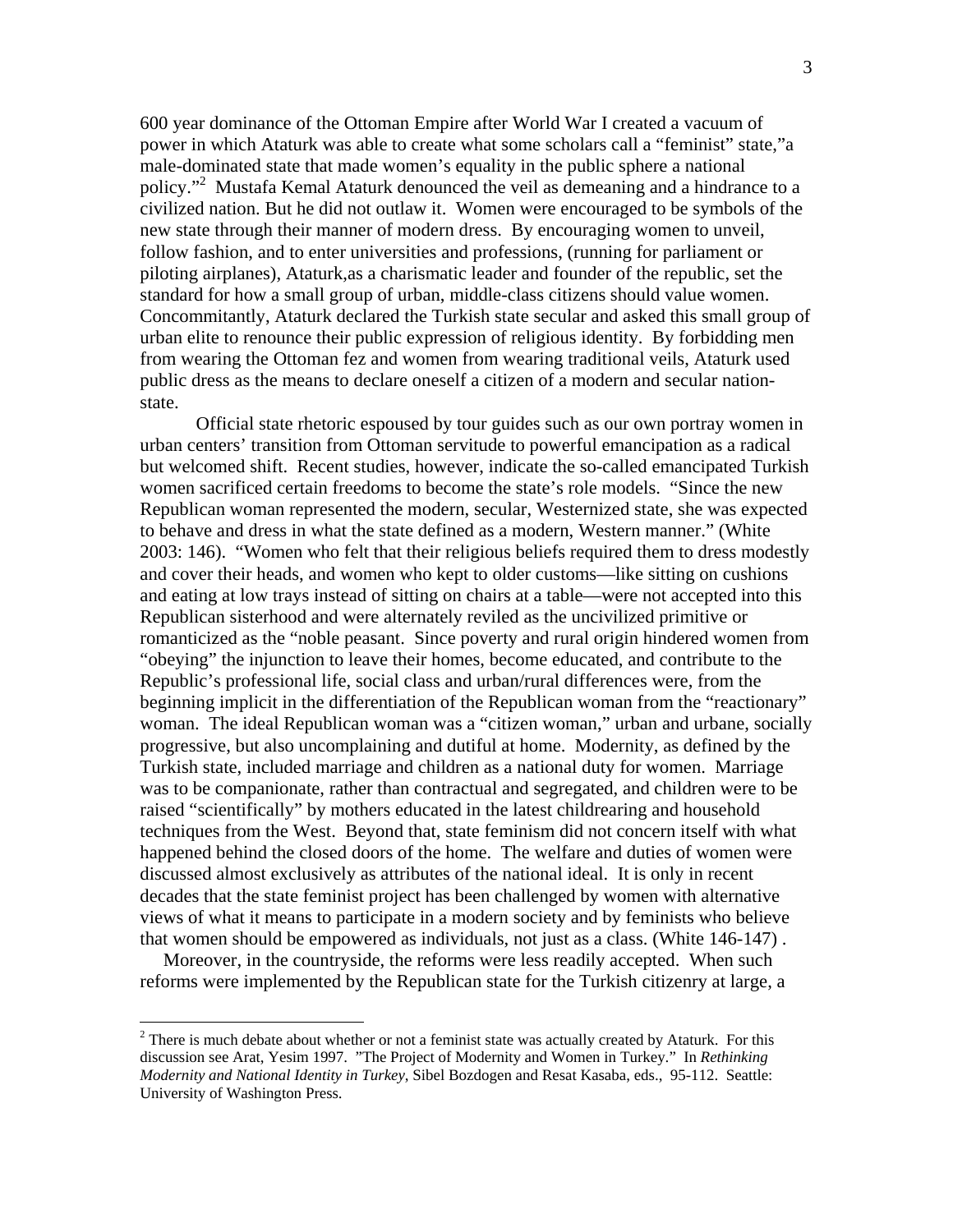population more conservative than the urban elite, men acquiesced, but women rarely did. Up until the 1980s few rural young girls attended school beyond primary or secondary education, most continued to marry at an early age, soon after menarche, and most acquiesced to arranged marriages. Moreover, they continued to wear traditional Turkish veils (unlike the white or black Arab inspired chorda worn by  $21<sup>st</sup>$  century women), participate in Islamic training and rituals, work at home or in the fields, and define themselves primarily as mothers of many children. In other words, the Kemalist Reforms of the 1920s created an urban/rural split between "modern/secular/westernized" women of the cities and "traditional/religious/ethnic" women of the countryside. During Ataturk's time only about 20 percent of the population lived in cities so his Reform of urban women as symbols of the new state was limited. Many rural areas of Turkey were inaccessible and the newly established bureaucracy was too weak to reach the far corners of the country. Ataturk devised a Teacher Training College designed to send city trained teachers to remote regions. He himself even traveled to the borders to urge women to remove their veils

 Rural converts to such heavy-handed proselytizing may not have been as numerous as pro-Kemalist narratives lead us to believe. An indication that remote villagers and urban dwellers may have resisted Ataturk's rapid moves toward modernization is revealed when Ataturk recruits a philosopher critical of the Kemalist agenda, and co-opts the critique as his own. From the beginning of Ataturk's Kemalist revolution his major dilemma centered on the public's preconceived notion that modernization and Westernization are the same thing. Ziya Gokalp's critiques answered some of these dilemmas saying the young Republic need not look to the West, "with its dangerous notions of romance and individualism for a model of feminism and egalitarianism, but could look to its own semi-mythic past in pre-Islamic Turkic Central Asia. It was the Turks who had migrated to Anatolia, in central Turkey today, beginning in the  $11<sup>th</sup>$  century, and from there it was they who consolidated the Ottoman empire in all directions. Seeking to distance "itself from its imperal Islam-tainted Ottoman heritage, the new Republic looked to its nomadic Turkic past for historic roots. Gokalp argued that pre-Islamic Turkic society was, by nature, egalitarian and that the ancient Turks were both democrats and feminists (Kandiyoti 1997: 123). Turks, in other words, had no need to imitate Europeans, but could look to their own past. He believed that Islam had introduced a way of life out of balance with Turkish traditions and need to be purged of the cultural pollutants it had acquired as it spread across the globe. Thus, the great historical tradition of Islam was compatible with a democratic, egalitarian society if it supported 'correct' religious practices in balance with the 'other' great historical tradition of Turkishness. " (White p. 148).

Ataturk inspired by ideals of French revolution—reason and science The state changed the institutions and the physical environment to match that of Europe (Istanbul was rebuilt and Ankara created along the lines of the architecture of Europe). Then people's behavior and attitudes would change as a result. This explains the great emphasis placed on such public symbols as clothing, architecture, and the visibility of women in the public sphere. By the late nineteenth century, the universalistic and liberal projects that defined progtress and modernity in very specific ways , allowing no ambiguities and excluding certain, generally ethnically defined cultures as unsuitable for progress in their present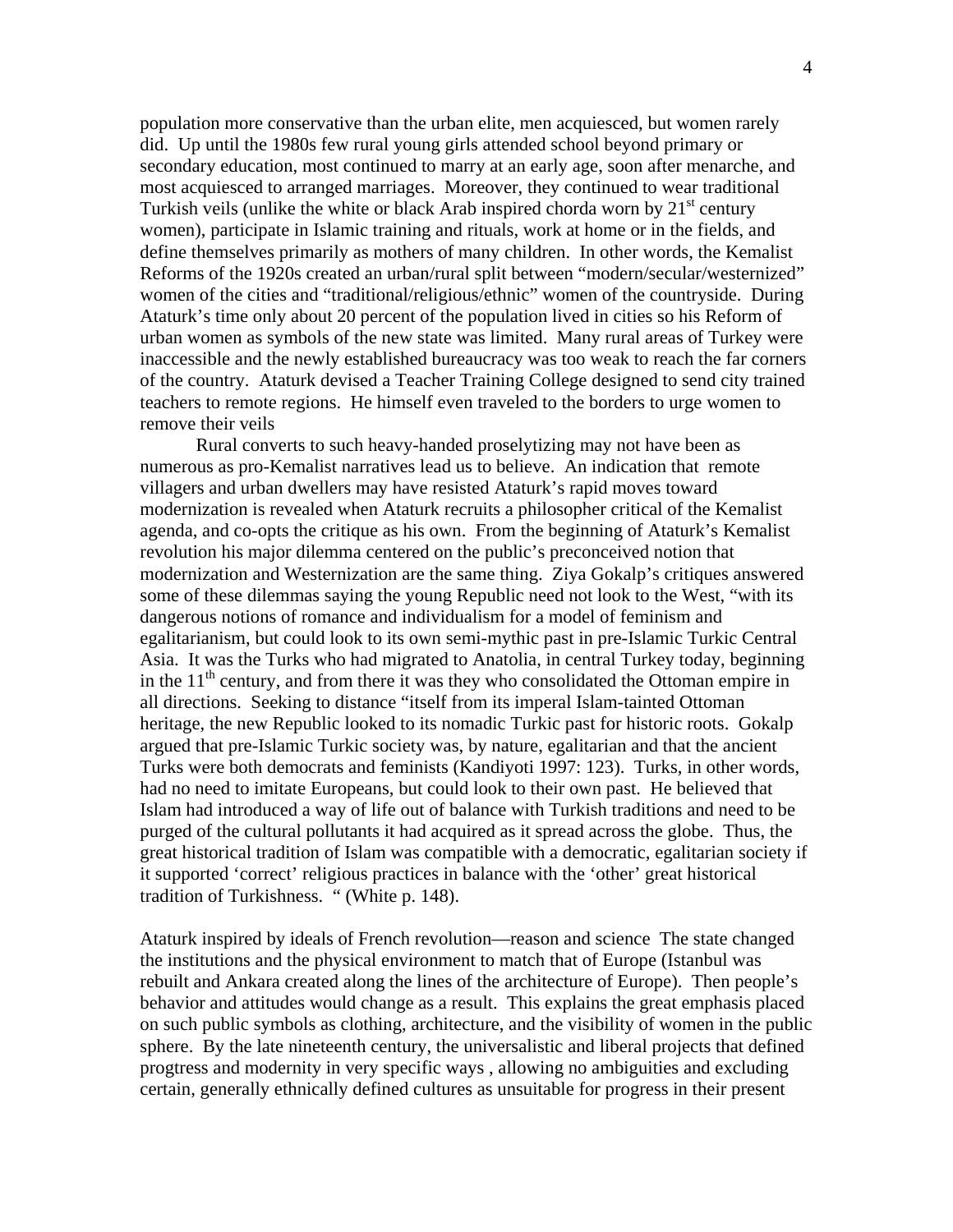state (Kasaba 1997: 26-7). In Turkey as well, unity and collectivist purpose rather than universally applicable civil rights, came to define republican citizenship (Keyder 1997: 42). Like the French revolutionaries, Ataturk believed that modernity and law and order were best imposed from a strong center. Despite its strong authoritarian center, Turkey was saved from the excesses of the Soviet and fascist experiements by the state's selective incorporation of legal, economic, and social models from a variety of Western societies, including George Washington. Ataturk was surrounded by intellectuals, like Gokalp, debating different views on the role of regigion, the state, women and the family, and other issues, many inspired by a nationalism that assumed a gender-egalitarian, pre-Islamic Turkic society. In other words, the Turkish state project of modernity has many sources of inspiration, but ultimately these were molded to the powerful and original vision of its charismatic leader. After Ataturk's death in 1938, the military took over as guardian of the democratic, secular, modernist state ideal. (White page149) Additionally the state's reformation of the ideal Turkish woman in the cities was not always as smooth as official rhetoric proclaims. Though the reforms created a generation of extremely powerful and emancipated women, their freed

Such an emphasis on public expression of national identity has created an interesting contemporary dilemma for the Turkish state and its attitude toward women. It amalgam

In 1950, 82 percent of Turks lived on the land--now it's under 35 percent. The population of Istanbul alone has grown nearly 10 times in that period to a whopping 14 million people. Despite the massive influx of rural migrants, Istanbul has remained a very European city--while most of Turkey is far from being a European country. And as Turkey gets ever closer to joining the European Union, there's never been a better time to be young and single in the big city.

Young people yearning for the bright lights is nothing new--in any country. But in Turkey the phenomenon is also at the forefront of a social revolution that promises to bring the country closer to Europe than any legislation from the government in Ankara. Istanbul's Marmara University recently conducted a nationwide survey of graduating urban high-school students that showed a startling generation gap. Most students questioned thought that the best age to get married was 30, and the best number of kids to have was two; most wanted to stay in Turkey and, just like in Western Europe, the overwhelming majority of female students aimed to have careers before settling down. The big difference: unlike Western Europe, Turkey has a young population, with 21 percent under the age of 24, and a median age of just 25. And that youth bulge is disproportionately concentrated in the cities.

Turkey's big cities are a place of liberation, for young women above all. Many come to escape the rigid social strictures of rural society, especially in Turkey's superconservative southeast, where arranged marriage is common and women are rarely seen unaccompanied in public. The contrast between the two worlds--one urban and sophisticated, the other rural and religious--is increasingly drawn more sharply in Turkey than in any other country. Fortunately, that means the scope for change is also greatest